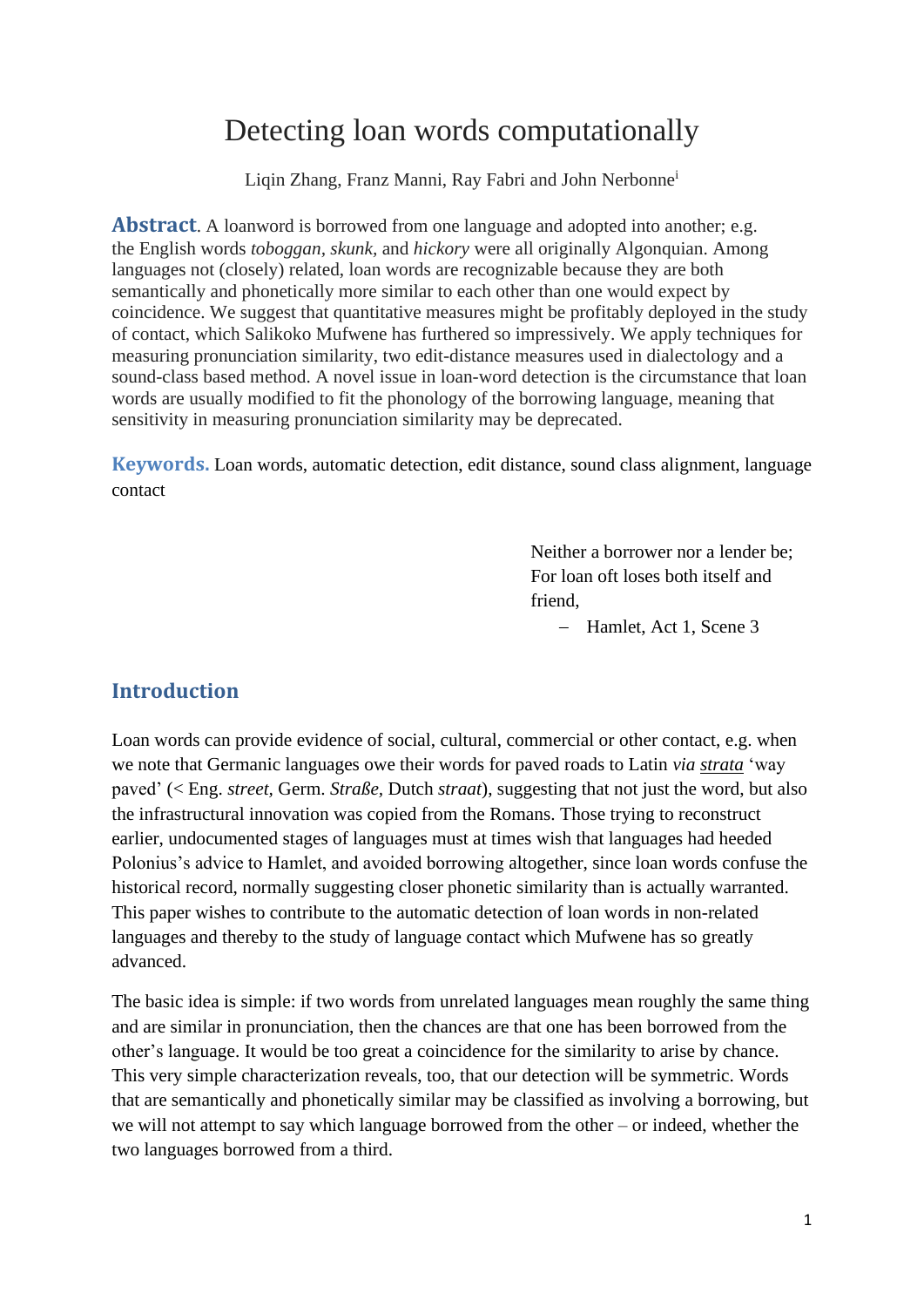The restriction to focusing on loan word detection in non-related languages is important because, while loans from related languages may be semantically and phonetically similar, non-loans may also be semantically and phonetically similar due to their historical relatedness. Words are certainly borrowed from related as well as from unrelated languages: the English word *skirt* is a borrowing from the related Old Norse *skyrta* 'shirt', arising from the same older common Germanic word that survived in English *shirt*. Note that *skirt* is phonetically more similar to *skyrta* than *shirt* is, but that *shirt* is more similar in meaning to the hypothetical source. The sorts of procedures we examine below would be unlikely to distinguish these two words since both are phonetically similar to the putative Old Norse source, as well as being semantically related. The procedures would not distinguish the two English words well, even though only one of them is a genuine borrowing. In focusing on borrowings from unrelated languages, we avoid this problem. By working on the simpler problem we hope to make progress more likely. Naturally, an approach that detects borrowings without such a restriction will be superior in the long term.

We will operationalize this idea by examining the results of field work carried out in Central Asia (Mennecier et al. 2016). The informants were speakers of either Turkic languages or Indo-Iranian languages, two unrelated language families. The informants were asked to verbalize concepts found in the 200-word Swadesh list (Swadesh 1952), and their answers were recorded acoustically and transcribed in IPA. Reacting to the same concept will be interpreted here as indicating semantic similarity, and we will examine several ways of estimating phonetic similarity based on phonetic transcriptions, focusing on finding the best algorithm for detecting the pronunciation similarity in loan words.

# **Mufwene's perspective**

In a series of publications Salikoko Mufwene has urged that we view linguistic evolution on analogy to biological evolution (Mufwene 2001, 2005, 2008). This is a view dating back at least to Darwin and Schleicher (Mufwene 2005), but Mufwene more particularly encourages the view that languages are analogous to species consisting of many, often very different individual organisms, just as languages may be viewed as collections of many, very different idiolects, and he emphasizes the essential role of the environment in understanding how these populations of idiolects develop. This view is sympathetic to that of linguistic variationism, emphasizing the individual variation normally ignored when one compares only the enormous abstractions, the languages. Mufwene (2005) suggests, e.g., that the process of acquisition should not be thought of as a direct transmission from a parent-caretaker to a child, but rather as an active construction of an idiolect by the child, based on the many varieties it is exposed to, emphasizing "the piecemeal way in which speakers develop competence" (p.37). The emphasis is on the enormous variation the learner is confronted with, which leads him or her to select linguistic elements, sometimes in parallel, especially in large, heterogeneous societies.

In emphasizing Mufwene's evolutionary perspective we have elsewhere encountered the objection that modern linguists see little or no evidence of primitive languages from which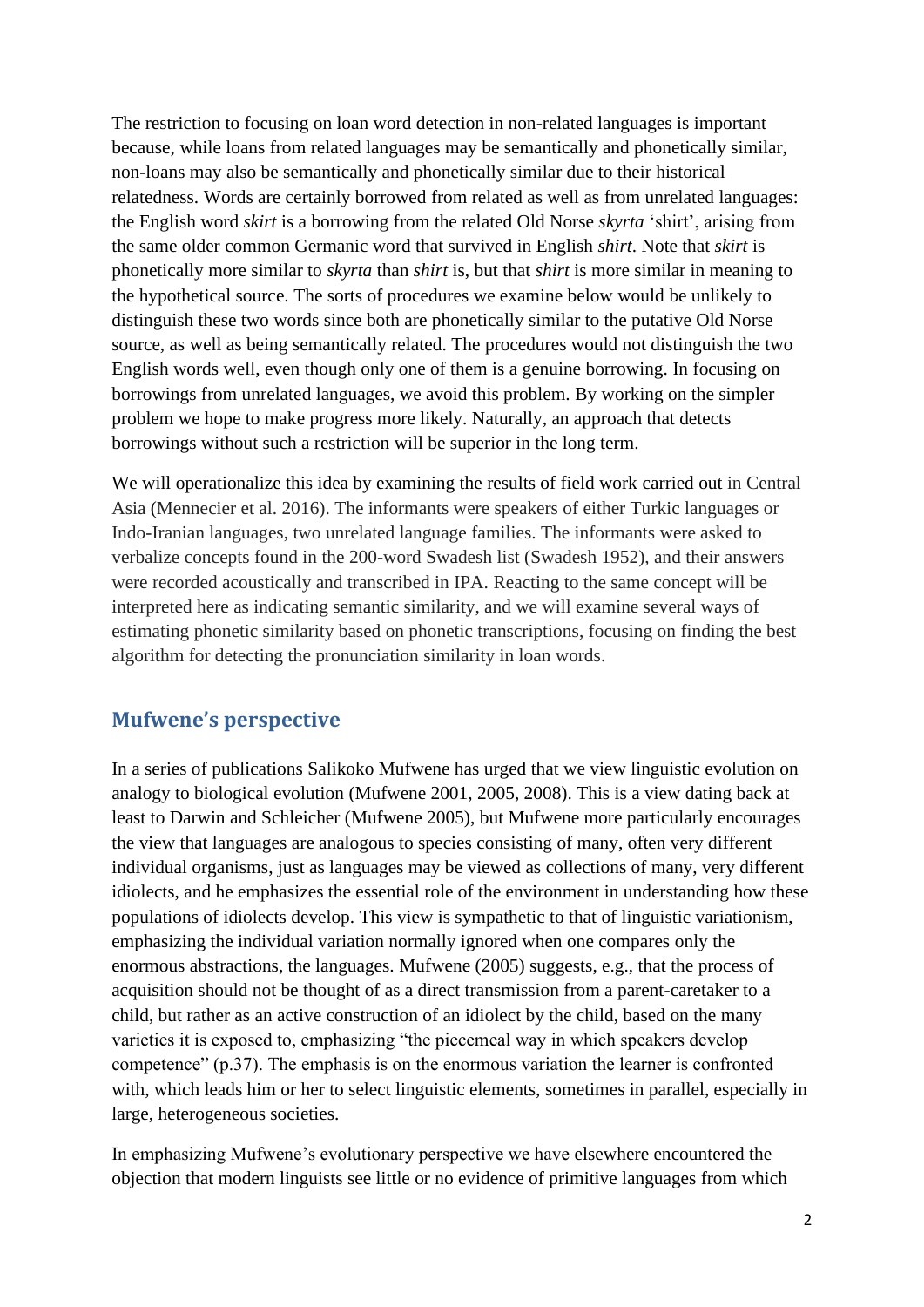more sophisticated ones have evolved. The objection is correct: evolutionary progress in this sense is not postulated nor is it necessary to an understanding of how Mufwene sees languages changing.<sup>ii</sup> Instead the emphasis is on how language changes in response to its ecology, and in particular, to the other languages in use nearby, where loanwords are strikingly interesting. Clearly languages adopt elements from other languages and thereby "adapt" – socially and culturally – to their environments.

Mufwene (2001) applies ideas on population genetics to the analysis of colonial varieties, noting that variation in languages, just as in gene pools in biological populations, is likely to be reduced when a relatively small sample of speakers emigrates to a colony. Succeeding generations in the isolated colony normally have to select their variants from the reduced pool, maintaining (the tendency toward) the initial selections. The so-called FOUNDER EFFECT in population genetics (Jobling, Hurles & Tyler-Smith 2004)<sup>iii</sup> thus has an analogue in linguistics: early immigrants have an inordinate influence on the populations they engender. Shackleton (2010) traces New England speech to East Anglia, and Virginian speech to the southwest of Great Britain. The largest overall similarities were found between these two pairs of areas.

This view thus seems congenial with respect to acquisition and the study of colonial varieties, but it is in the study of pidgin and creole languages where it has been found most convincing. Since pidgin and creole languages arise in a multilingual ecology, it is only natural for their speakers to adopt elements from the different languages they hear. The better established pidgin and creole varieties therefore contain elements selected from their original multilingual environment and transmitted to later generations of language learners.

Mufwene's perspective resonates with the research line from which the present paper arises for several reasons, so that we think it is more than just another instance of the "contagion of ideas" (Sperber 1997). Most importantly, we detect resonance because Mufwene's theoretical perspective is best served by a quantitative methodology of the sort we employ here. Given that languages are extremely variable, then comparisons intended to establish genealogical or areal relations (those arising from contact) must be based on large, representative samples analyzed statistically. Finding a feature *f* in a given variety (a sound, a word, an inflectional affix, or a grammatical construction) that is also found in another, potentially influential variety is always a striking observation. But given that languages consist of dozens of sounds, tens of thousands of words, (often) dozens of morphological elements and hundreds of grammatical constructions, it is incumbent on those wishing to demonstrate a genuine relationship that elements have indeed been transmitted from earlier varieties or from others in areal contact. This can be done if large amounts of data are analyzed, preferably from large numbers of varieties. This is exactly our tack in this paper.

Less importantly, Mufwene's perspective shares a good deal with the variationist program our own work has proceeded from. As noted above, his work assumes that there is a great deal of linguistic variation, not only among the dialects or varieties of a language, but also within those. This has consistently been our experience (Nerbonne 2009). Finally, like Mufwene, we have been active in promoting the collaboration between population genetics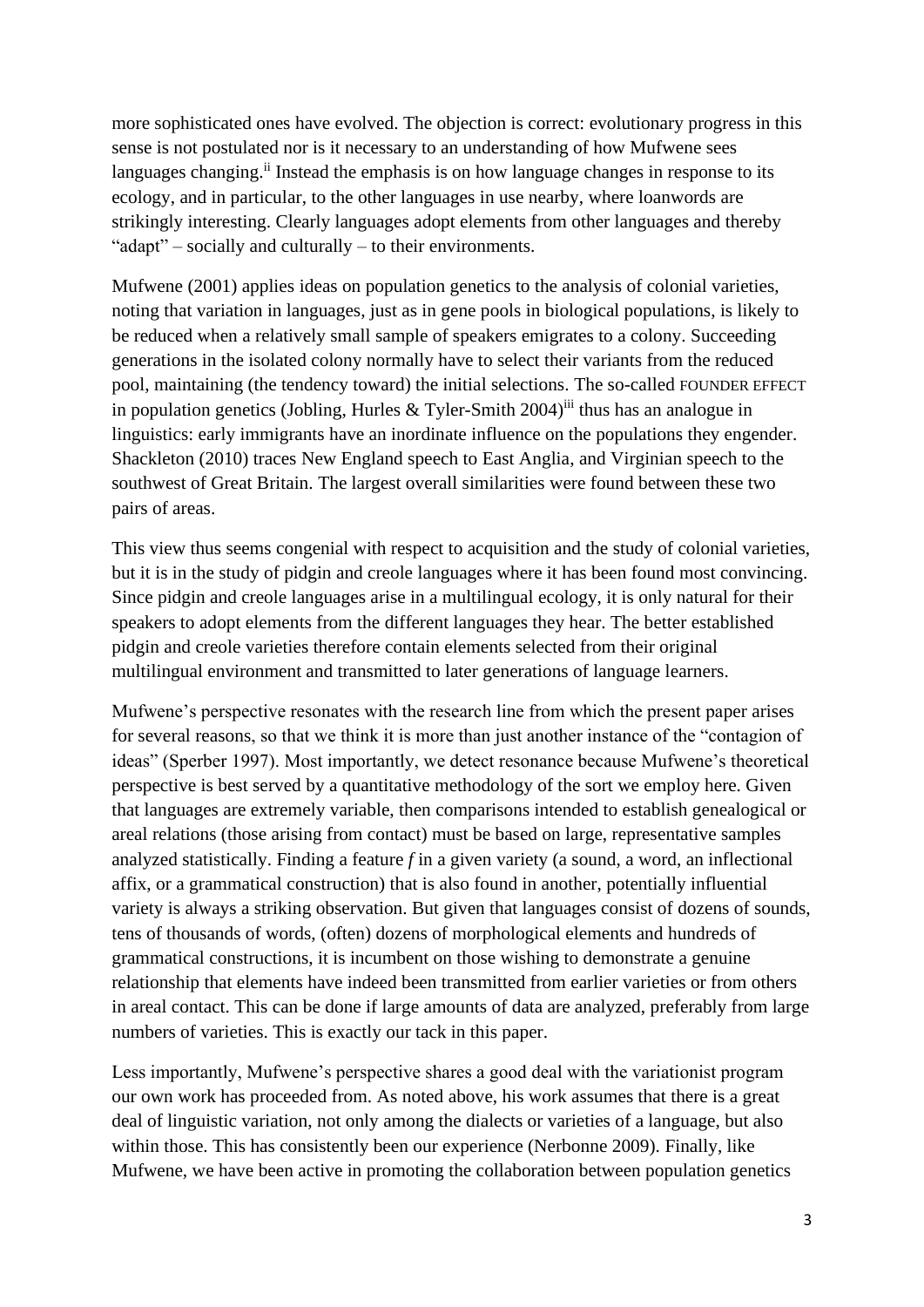and (variationist) linguistics (Manni, Heeringa & Nerbonne 2006; Manni 2017), e.g., in showing that the number of loan words is proportional to social contact in neighboring populations (Mennecier et al. 2016).

## **Previous work**

Greg Kondrak has worked regularly on the task of "cognate identification", not only in machine translation (Kondrak, Marcu & Knight 2003) but also in historical linguistics (Kondrak & Sherif 2006). In Kondrak's work on machine translation, "cognates" include what we call loanwords, so there is a fairly direct connection. He has compared both linguistically inspired methods, such as the ones we focus on here, but also sophisticated machine learning methods, such as pair Hidden Markov Models and dynamic Bayesian Networks, with the latter tending to be more accurate, reducing error by approximately 10% (Kondrak & Sherif 2006, Wieling, et al. 2007). Our work differs in focusing on what linguists regard as loanwords, rather than "cognates", but it is clear that the problem of detecting loanwords is quite similar to that of detecting cognates in historical linguistics and to detecting "cognates" in the broader sense of machine translation.

We are also aware of work done in linguistic phylogenetics (Delz, 2013) and ancestral state reconstruction (Köllner & Dellert, 2016), which undertake extensive historical reconstruction in order to classify words as borrowings (or non-borrowings). These approaches have the advantage of attempting to detect loans on the basis of language history and may check the plausibility of a native (non-loan) source of a word, but they also require that the language histories be reconstructed. In this paper we attempt to avoid that step by checking directly for unexpected semantic and phonetic similarity in the synchronic data. Our approach yields less information than the others, but, being less ambitious, may also be more feasible. There are undoubtedly studies in which identifying loan words is itself interesting, even without an account of the entire history of the languages involved.

Finally, Johannes Dellert has applied causal inference techniques to the problem of cognate detection (Dellert 2017, 2018), combining information about pronunciation and semantic similarity with (induced) models of language relatedness. In contrast to the methods in this paper, Dellert's techniques do not require that data be hand-annotated (in order to set a threshold). We leave it to future work to examine his ideas more thoroughly.

## **Data**

Mennecier et al. (2016) conducted a survey to explore the language variety of a Central Asian region and then utilized the data to measure the relatedness of languages and to attempt to detect loanwords. The data, which is documented and publicly available for the study of loanwords detection in this experiment,<sup>iv</sup> was collected from 23 sites in three Central Asian countries, namely Uzbekistan, Kyrgyzstan, and Tajikistan. The sites were chosen for their "complex human and linguistic geography". There were 88 informants from the three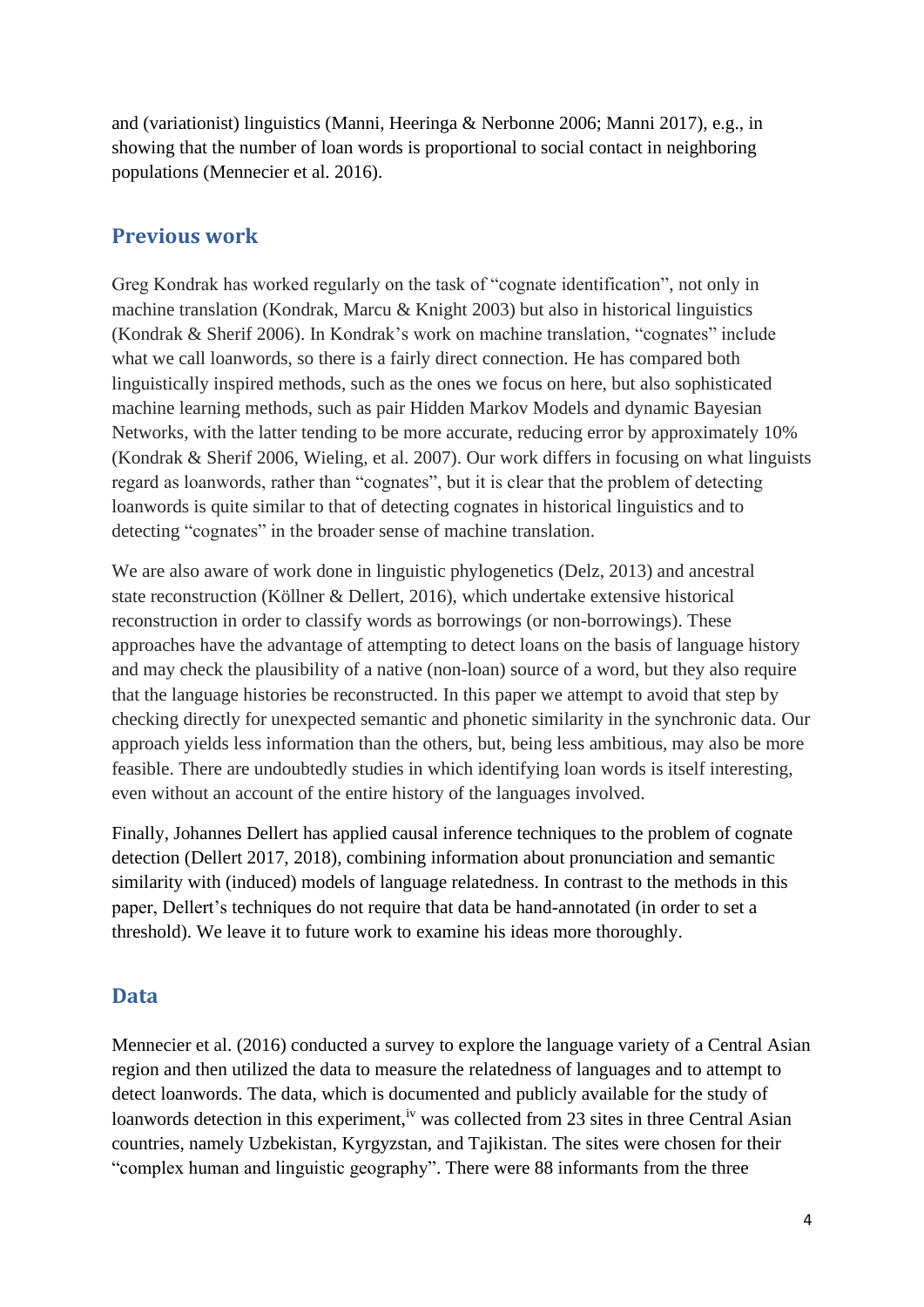countries. For reasons having to do with genetics, males over 40 years old were preferred. Linguistic and genetic sampling proceeded in parallel in order to examine the linguistic and genetic histories of the peoples, and in particular to see whether genetic commonalities were paralleled by similarity in culture (language). This aspect of the work will be reported on separately. The native languages of the informants were Kazakh, Kyrgyz, Karakalpak, Uzbek, Tajik, and Yaghnobi, all languages from two language families, Turkic and Indo-Iranian (see Table 1). The informants also understood Russian well since they all went to school during the times of the Union of Soviet Socialist Republics (USSR).

**Table 1 The languages examined in this study.**

| Turkic     | Indo-Iranian |
|------------|--------------|
| Kazakh     | Tajik        |
| Karakalpak | Yagnobi      |
| Kyrgyz     |              |
| Uzbekh     |              |

A 200-word extended Swadesh list was first reduced to 178 words, eliminating words that were polysemous or too difficult to understand in the interview context. The reduced list was then presented in Russian to the informants, who were asked to translate the words in the list orally into their native languages. It is clear that presenting the words in Russian introduces a bias in facilitating responses involving Russian loan words. The fieldworker attempted to probe in such cases, but one must be aware of the potential for bias. Each word in the Swadesh list represents a concept. The pronunciations were digitally recorded and catalogued in phonetic transcriptions. In total, each informant was asked to produce 178 pronunciations, resulting in more than 15,000 recordings. There are therefore approximately 88 phonetic transcriptions for each Russian word representing a concept, even if some could not be used, for example, when an informant did not pronounce a word clearly enough for transcription. Philipe Mennecier transcribed all of the data.

An expert classification of the words into cognate classes is available in the dataset as well, which will make our evaluation straightforward (see below). Within a concept, each pronunciation is marked with a code, so that the pronunciations with identical codes are designated cognates. Hence, a word from a Turkic language (or an Indo-Iranian one) bearing the same cognate designation as another word in the Indo-Iranian family (or, respectively, the Turkic family) means that one of the words is a loanword. Notably, it is common that pronunciations of a concept in one language family are assigned to different cognate classes because there are multiple languages in a language family, and because informants may know multiple ways to translate a Russian word representing a concept. Besides, each phonetic transcript is coded according to its original language or language family. The pronunciations in the dataset originated from Turkic, Iranian, Arabic, and Russian.

#### **Example data**

To illustrate the procedure more concretely, we provide a sample of the data in Table 2. Our procedure will compare all the pairs in T×I, where T is the set of 49 Turkic pronunciations and I the set of 39 Indo-Iranian ones. Both in the case of 'one' (first column) and in the case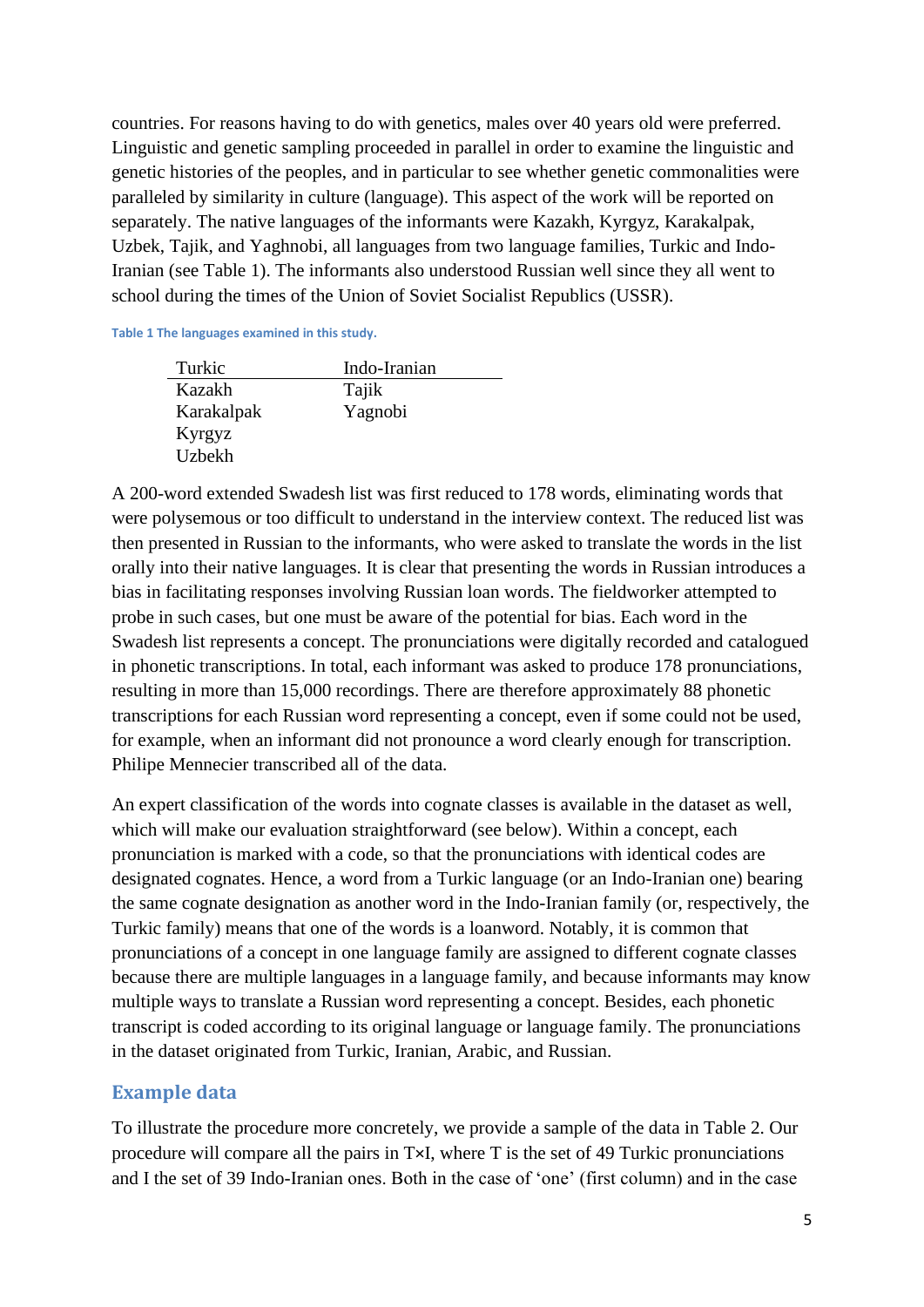of 'three' (rightmost column), the last few pronunciations, involving [i:] as 'one' and [traj] etc. as 'three' suggest that a novel lexical item has entered the Indo-Iranian varieties. But note that in neither of these cases do we find closer similarity to the Turkic realizations.

|              | 'one'                                                                                                                                                                                                                                                                                                                                                                                                                                                                                                                                                                                                                                                                                                                                                                                                                                                                                                             | 'three'                                                                                                                                                                                                                                                                                                                                                                                                                                                                                                                                                                                                                                                                                                                                                                                                                                                                                                                                                                                                                                                                                                                                                                                                                                                                                                                                                                                                                                                                                                                                                                                                                                                                                                                                                                                             |
|--------------|-------------------------------------------------------------------------------------------------------------------------------------------------------------------------------------------------------------------------------------------------------------------------------------------------------------------------------------------------------------------------------------------------------------------------------------------------------------------------------------------------------------------------------------------------------------------------------------------------------------------------------------------------------------------------------------------------------------------------------------------------------------------------------------------------------------------------------------------------------------------------------------------------------------------|-----------------------------------------------------------------------------------------------------------------------------------------------------------------------------------------------------------------------------------------------------------------------------------------------------------------------------------------------------------------------------------------------------------------------------------------------------------------------------------------------------------------------------------------------------------------------------------------------------------------------------------------------------------------------------------------------------------------------------------------------------------------------------------------------------------------------------------------------------------------------------------------------------------------------------------------------------------------------------------------------------------------------------------------------------------------------------------------------------------------------------------------------------------------------------------------------------------------------------------------------------------------------------------------------------------------------------------------------------------------------------------------------------------------------------------------------------------------------------------------------------------------------------------------------------------------------------------------------------------------------------------------------------------------------------------------------------------------------------------------------------------------------------------------------------|
| Turkic       | $\frac{1}{2}$ briv / $\frac{1}{2}$ briv / $\frac{1}{2}$ briv / $\frac{1}{2}$ briv / $\frac{1}{2}$ briv /<br>$bar /$ bar $/$ bar $/$ bar $/$ bir $/$ bir $/$ bir $/$ bir<br>/ bir / bir / bir / bir / bir / bir / b $\frac{1}{2}$ / bir / bir / bir / bir / bir / bir / bir / bir / bir / bir / bir / bir / bir / bir / bir / bir / bir / bir / bir / bir / bir / bir / bir / bir / bir / bir / bir / bir / bi<br>$/\text{bi} \int / \text{bir} / \text{bar} / \text{bar} / \text{bar} / \text{bar} / \text{bar}$<br>$bar /bar /bar /$ bar / bar / bar / bar / bar / bir /<br>$\frac{1}{2}$ ber / bir / bir / bir / bir / bir / bir / bir / bir / bir / bir / bir / bir / bir / bir / bir / bir / bir / bir / bir / bir / bir / bir / bir / bir / bir / bir / bir / bir / bir / bir / bir / bir / bir / bir / b<br>/ $\frac{\hbar}{\hbar}$ / $\frac{\hbar}{\hbar}$ / $\frac{\hbar}{\hbar}$ / $\frac{\hbar}{\hbar}$ | $\mathbf{u}$ [ $\int$ / $\mathbf{u}$ [ $\int$ ] $\mathbf{u}$ : / $\mathbf{u}$ $\int$ / $\mathbf{u}$ $\int$ / $\mathbf{u}$ : / $\mathbf{u}$ $\int$ / $\mathbf{u}$<br>$y \int / y f / \phi \int / \mu \int / y f / y f / y f / y f /$<br>$y \nleftrightarrow f / y \nleftrightarrow f / y \nleftrightarrow f / y \nleftrightarrow f / y \nleftrightarrow f / y \nleftrightarrow f / y \nleftrightarrow f / y \nleftrightarrow f / y \nleftrightarrow f / y \nleftrightarrow f / y \nleftrightarrow f / y \nleftrightarrow f / y \nleftrightarrow f / y \nleftrightarrow f / y \nleftrightarrow f / y \nleftrightarrow f / y \nleftrightarrow f / y \nleftrightarrow f / y \nleftrightarrow f / y \nleftrightarrow f / y \nleftrightarrow f / y \nleftrightarrow f / y \nleftrightarrow f / y \nleftrightarrow f / y \nleftrightarrow f / y \nleftrightarrow f / y \nleftrightarrow f / y \nleftrightarrow f / y \nleftrightarrow f / y \nleftrightarrow f / y \nleftrightarrow f / y \nleftrightarrow f / y \nleftrightarrow f / y \nleftrightarrow f / y \nleftrightarrow f / y \nleftrightarrow f / y \nleftrightarrow$<br>$y \frac{f}{f}$ / $y \frac{f}{u}$ / $\frac{df}{u}$ / $\frac{df}{v}$ / $\frac{df}{v}$ / $\frac{df}{v}$<br>$\frac{df}{dt}/\frac{df}{dt}/\frac{df}{dt}/\frac{df}{dt}/\frac{df}{dt}$<br>$\left(\frac{1}{2} \cdot \frac{1}{2} \cdot \frac{1}{2} \cdot \frac{1}{2} \cdot \frac{1}{2} \cdot \frac{1}{2} \cdot \frac{1}{2} \cdot \frac{1}{2} \cdot \frac{1}{2} \cdot \frac{1}{2} \cdot \frac{1}{2} \cdot \frac{1}{2} \cdot \frac{1}{2} \cdot \frac{1}{2} \cdot \frac{1}{2} \cdot \frac{1}{2} \cdot \frac{1}{2} \cdot \frac{1}{2} \cdot \frac{1}{2} \cdot \frac{1}{2} \cdot \frac{1}{2} \cdot \frac{1}{2} \cdot \frac{1}{2} \cdot \frac{1}{2} \cdot \frac$<br>$/$ utf $/$ utf $/$ |
| Indo-Iranian | $jak / jak / jak / jak / jak / jak / jak / jak /$<br>jak / jak / jak / jak / jakto / jakte / jak /<br>$jak / jak / jak / jak / jak / jak / jak /jak /$<br>jak / jak / jak / jakto / jak / jakta / jak /<br>$jak / jak / jak / jak / jak / jak / jak / i$ : / i:<br>$/$ i: $/$ i: $/$ i: $/$                                                                                                                                                                                                                                                                                                                                                                                                                                                                                                                                                                                                                       | $s$ <sup>i</sup> $\varepsilon$ / se / setta / s <sup>j</sup> e / se / se / se<br>/ $\frac{\text{sig}}{\text{se}}$ / $\frac{\text{sig}}{\text{se}}$ / $\frac{\text{g}}{\text{set}}$ / $\frac{\text{g}}{\text{set}}$ / $\frac{\text{g}}{\text{se}}$ / $\frac{\text{g}}{\text{se}}$ /<br>se / se / sieta / se / se / se / se / sie /<br>se / sieta / se: / se ta / sie: / se / se /<br>seta / se / s <sup>j</sup> eta / s <sup>je</sup> / saraj / traj /<br>t $\frac{1}{\pi}$ iraj / traj /                                                                                                                                                                                                                                                                                                                                                                                                                                                                                                                                                                                                                                                                                                                                                                                                                                                                                                                                                                                                                                                                                                                                                                                                                                                                                                            |

**Table 2 A sample of the data used in comparing pronunciations in order to detect borrowings. The diagonal slash is introduced to separate pronunciations from different sampling sites. The double slash in the first row of the Turkic pronunciations of 'one' indicates missing data.**

## **Measuring pronunciation similarity**

We compare three different algorithms that have been used to gauge pronunciation similarity. In fact all the algorithms produce dissimilarity measures, but by looking at the pairs of words that are dissimilar to only a small degree, we obtain the best candidate loanwords, just as we wish. The first two methods were developed within dialectology, and the third within historical linguistics.

The first method we examine is Heeringa's (2004) modification of the edit-distance or Levenshtein algorithm. The Levenshtein algorithm has been used frequently as a measure of spelling and pronunciation similarity (Nerbonne 2003) and functions by calculating the least costly set of operations needed to transform one string into another, where the operations are normally restricted to insertion, deletion, substitution and sometimes a transpose operation that might model metathesis. Heeringa (2004) modified the algorithm in order to ensure that substituting a sound for a similar one is less costly. He experimented with modifications based on feature systems, but the best performance was obtained from a version in which the similarity of two sounds was determined by measuring how close their spectrographic representations were. He used a demonstration recording of the IPA and measured the distance between the curves at a large number (of combinations) of points of time and frequencies. He used a logarithmic correction of the distance in keeping with psychoacoustic practice. Heeringa was also able to assign costs to insertions and deletions by measuring the distance between silence and the sound being inserted or deleted. We refer to this manner of determining pronunciation similarity (and dissimilarity) as the SPECTROGRAM METHOD.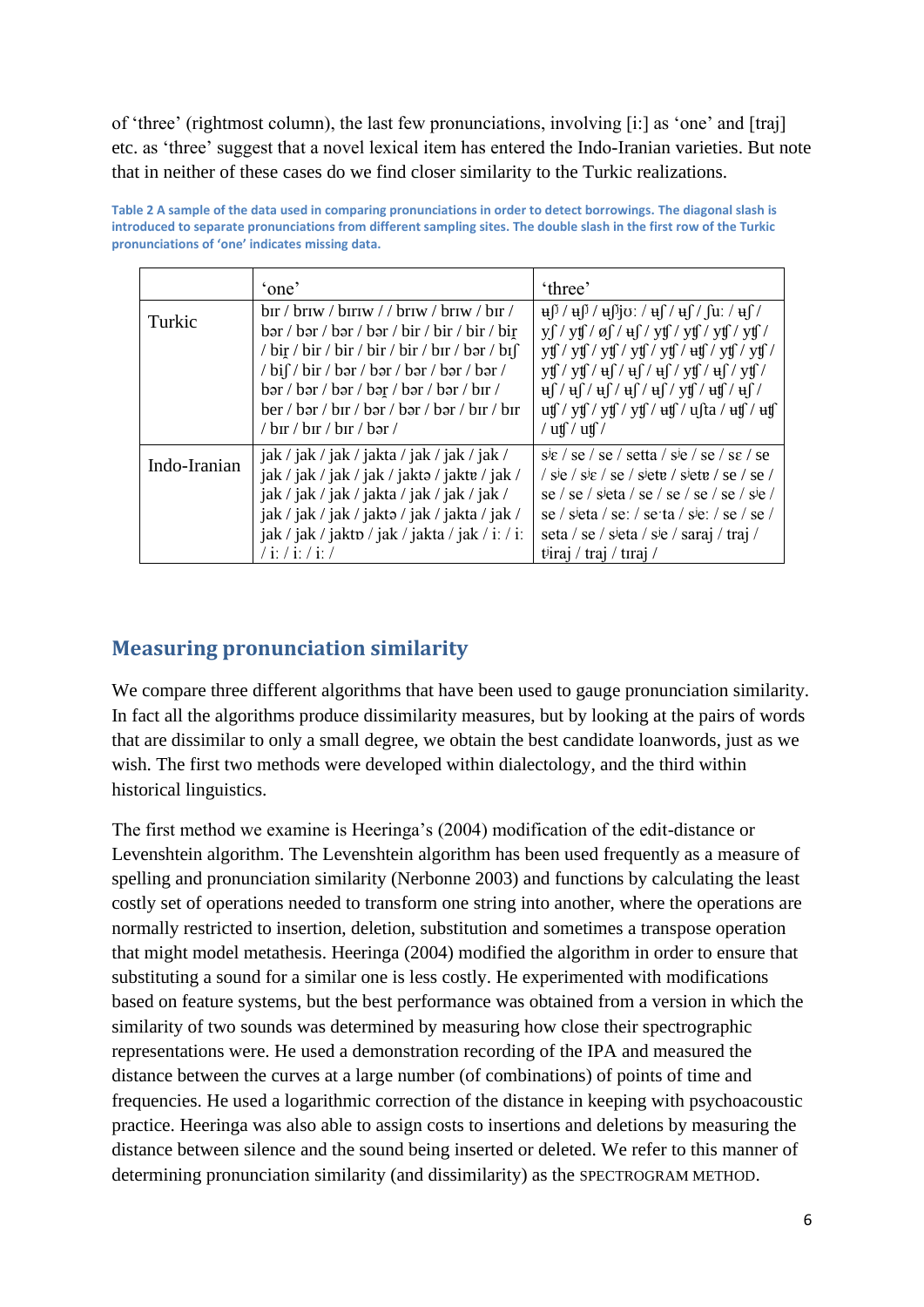Proceeding from the same edit distance algorithm, Wieling et al. (2012) exploited one of the most useful properties of the procedure, namely, that, in determining the difference between two strings, the algorithm automatically induces an alignment in which corresponding elements can be identified. For example, the pronunciation of the German *Durst* 'thirst' is [tɔʃt] in Vielbrunn and [tʊəʃ] in Aachen (in *Kleine Deutsche Lautatlas*, see Nerbonne & Siedle 2005), and the algorithm produces the following as an alignment:

$$
\begin{array}{cccc}\nt & 5 & f & t \\
t & 0 & 9 & \end{array}
$$

Wieling et al. used 0/1 substitution costs to align 200 word pairs at 20,000 pairs of sites and collected the frequencies with which sounds (including the "null sound" in insertions and deletions) appeared in alignment in a large contingency table. They then recalculated the substitution costs, assigning lower costs to all those sound pairs that were frequently aligned. They then iterated the alignment procedure and recalculation of substitution costs until no further alignment changes were noted. This method thus assigns low distances to word pairs with frequent sound correspondences, which is like the importance assigned in historical linguistics to regular sound correspondence. Because the recalculation was performed using POINTWISE MUTUAL INFORMATION, an information-theoretic measure, we refer to this technique as the PMI-BASED METHOD.

Finally, List (2012) developed an alternative measure of pronunciation difference especially focused on application in historical linguistics. We present this technique based on List et al. (2018), as well. List proceeds from sound classes, e.g., bilabial obstruents {[p], [b]}, which often correspond in historical linguistics. After assigning all sounds to their classes, List aligns the sounds based on their classes, which is why his technique is known as SOUND CLASS ALIGNMENT (SCA). List derived his original classes from Dogopolsky (1964), whose set of ten List expanded to 28. While we shall note several differences between SCA and the other two methods (Spectrogram-based and PMI-based) below, one difference can be noted immediately. While both edit-distance measures discriminate sensitively, the SCA ignores at least initially all the differences of sounds in the same classes, e.g. [p] and [b]. The editdistance-based measures are more sensitive, eschewing the equivalence classes of sounds in the SCA approach, which leads to fine distinctions being ignored by the SCA. Of course, ignoring fine distinction might be an advantage in detecting loan words, since loan words are often forced into the phonology of the borrowing languages, which may lead to substantial differences. The SCA procedure also assigns weights (contributions to distance) for pairs of classes, and here a second difference emerges. While the edit-distance measures are symmetric, SCA aims to model historical development, and therefore assigns different weights, depending on whether one is measuring the likelihood of segment  $s_1$  developing into s2, or vice versa. Once SCA creates a basic alignment, the overall similarity may be further adjusted depending on the prosodic contours of the words, and finally, also on the exact phonetic realization of the segments (not just the classes). These later steps in processing incorporate levels of sensitivity which suggest that the less discriminating classes may not be so important. The role of the classes is limited to determining alignment, and distance further depends on prosodic contour and the detailed phonetic nature of the phonetic segments.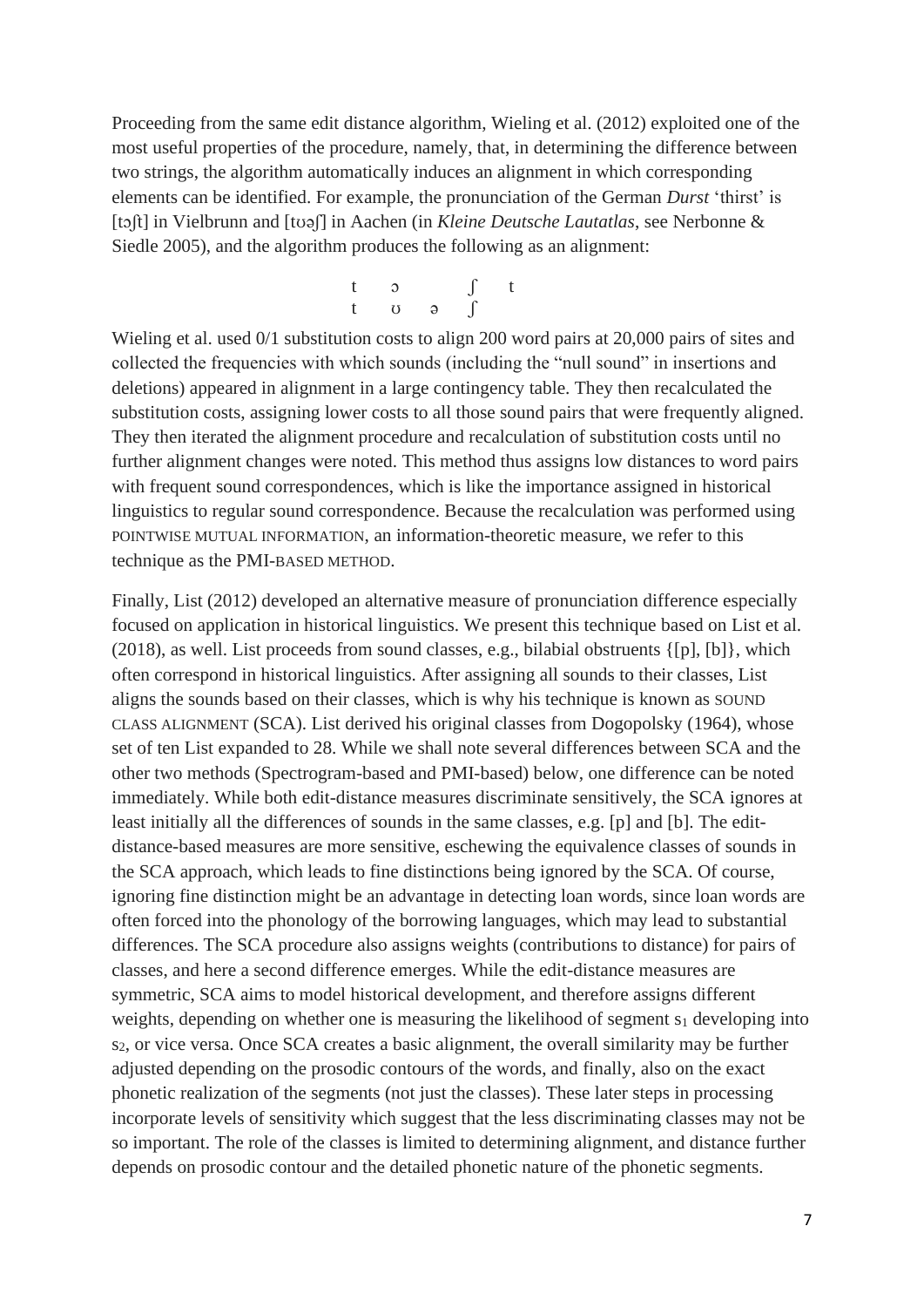Software implementing the different measures was provided by Martijn Wieling for the PMIbase method, by Wilbert Heeringa for the spectrogram-based method, and through LingPy for the SCA method. LingPy<sup>v</sup> is a package distributed by Johann-Mattis List.

From previous work (Wieling et al. 2012) we expect the PMI method to be superior to the spectrogram method, but we wish to test the methods on the novel problem of detecting loan words. It is more difficult to predict how well the SCA will fare. In particular, neither editdistance-based measure (the PMI and spectrogram-based methods) attempts to incorporate asymmetric substitution costs nor to account for the importance of the prosody of the word. SCA uses both asymmetric costs and takes prosodic differences into account) It is also difficult to make predictions with respect to this point because SCA reintroduces segmental sensitivity at a later stage in processing.

# **General setup**

Recall our basic principle: if two words from unrelated languages meaning roughly the same (are both elicited by the same Swadesh concept) and are similar in pronunciation, then the chances are that one has been borrowed from the other's language (or that they have both been borrowed from a third). We follow Kondrak in assuming that some sort of borrowing is likely (Kondrak, Marcu & Knight 2003; Kondrak & Sherif 2006). To detect this for a given concept in the Swadesh list, we measure the pronunciation difference between every pair of realizations, one from a Turkic language and the other from an Indo-Iranian one. Our hypothesis is that those pairs showing the most similar pronunciations involve a loan.

But how similar do two pronunciations have to be in order to be regarded as loans? We know of no way to answer this question analytically, so we opted for an empirical approach. We had hoped to see a clear break between the distributions of pronunciation distances of pairs of borrowed words and those of words where no borrowing is involved, but no such break emerged from the data. We therefore tested a large number of thresholds empirically and opted for the optimal one. If we keep in mind the prospect of using our approach on new language families, then exhaustively searching for an optimal threshold is impractical. To gauge the likely success of our approach in this situation, we also apply a cross-validation technique.

To gauge the optimal result, i.e. the one using the optimal threshold, we first need to explain how we evaluate a given threshold. As is customary in computational linguistics (CL) when evaluating an automatic process where a human-annotated set is available, we compared the algorithmic results to the "gold truth" of the human annotator (Black, Lafferty and Roukos 1992). CL converged fairly quickly on a scheme borrowed from information retrieval in which both PRECISION and RECALL play a role. In this sort of evaluation, one analyzes a substantial amount of representative material for which the correct analyses have been noted by human experts, in this case loan words. We refer to the automatic classifications as positive in case the procedure deems them a loan, and negative in case it does not. We then distinguish: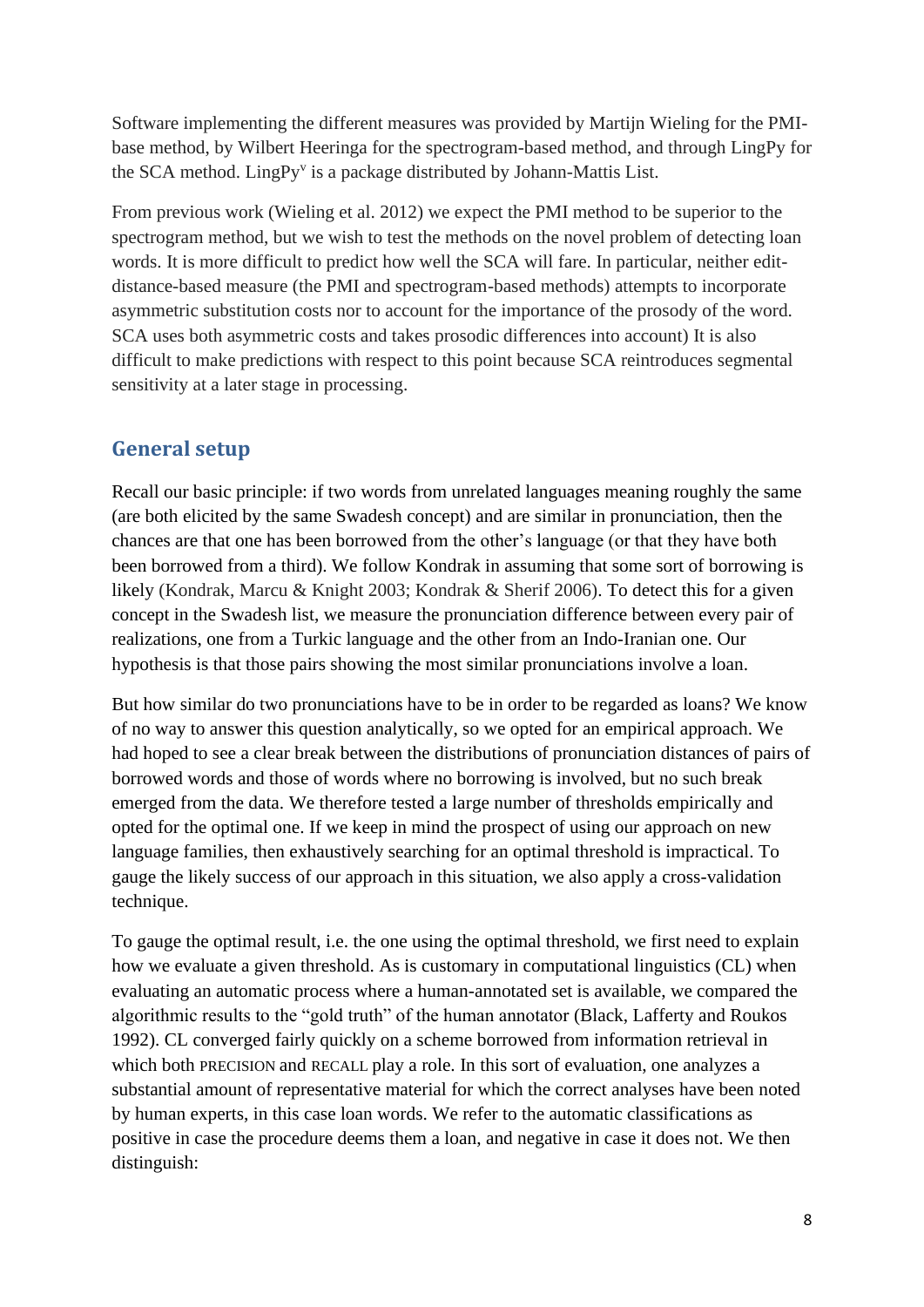- 1) the genuine loan words correctly classified (true positives, *tp*);
- 2) the genuine loans incorrectly classified (false negatives, *fn*);
- 3) the non-loan words incorrectly classified as loans (false positives, *fp*); and finally
- 4) the non-loan words correctly classified (true negatives, *tn*).

Precision is then the fraction of classifications that are correct (recognized by human experts), *tp/(tp+fp)*, and recall is the fraction of the humanly recognized loans that the process detects, *tp/(tp+fn)*.

Obviously we would like to see both scores as high as possible, i.e. as close to 1 as possible, but note that it is trivial to score very well on one score if one disregards the other. Procedures that uniformly classify everything positively will score perfectly on recall. To overcome this difficulty, we examine a combination of the two scores, the so-called F-score (or F1-score), which is the harmonic mean between the two:

$$
F1 = 2 \cdot \frac{precision \times recall}{precision + recall}
$$

Fig. 1 shows how precision, recall and the F-score range over 200 different thresholds of pronunciation difference used in the experiments with the PMI method. The blue line shows precision, which is naturally quite high at low thresholds, falling steeply from 0.02 on; the green line with dots and dashes shows recall, which is near zero at low thresholds, but climbs steadily; and the dashed red line traces the F-score, which conveniently shows a single peak, the one used in the experiments.





Similar sets of curves were determined for the other two techniques, the spectrogram-based method and the SCA method. Another advantage of determining the threshold in this fashion is that it obviates the need to calibrate the three different scales used by the three pronunciation difference measures.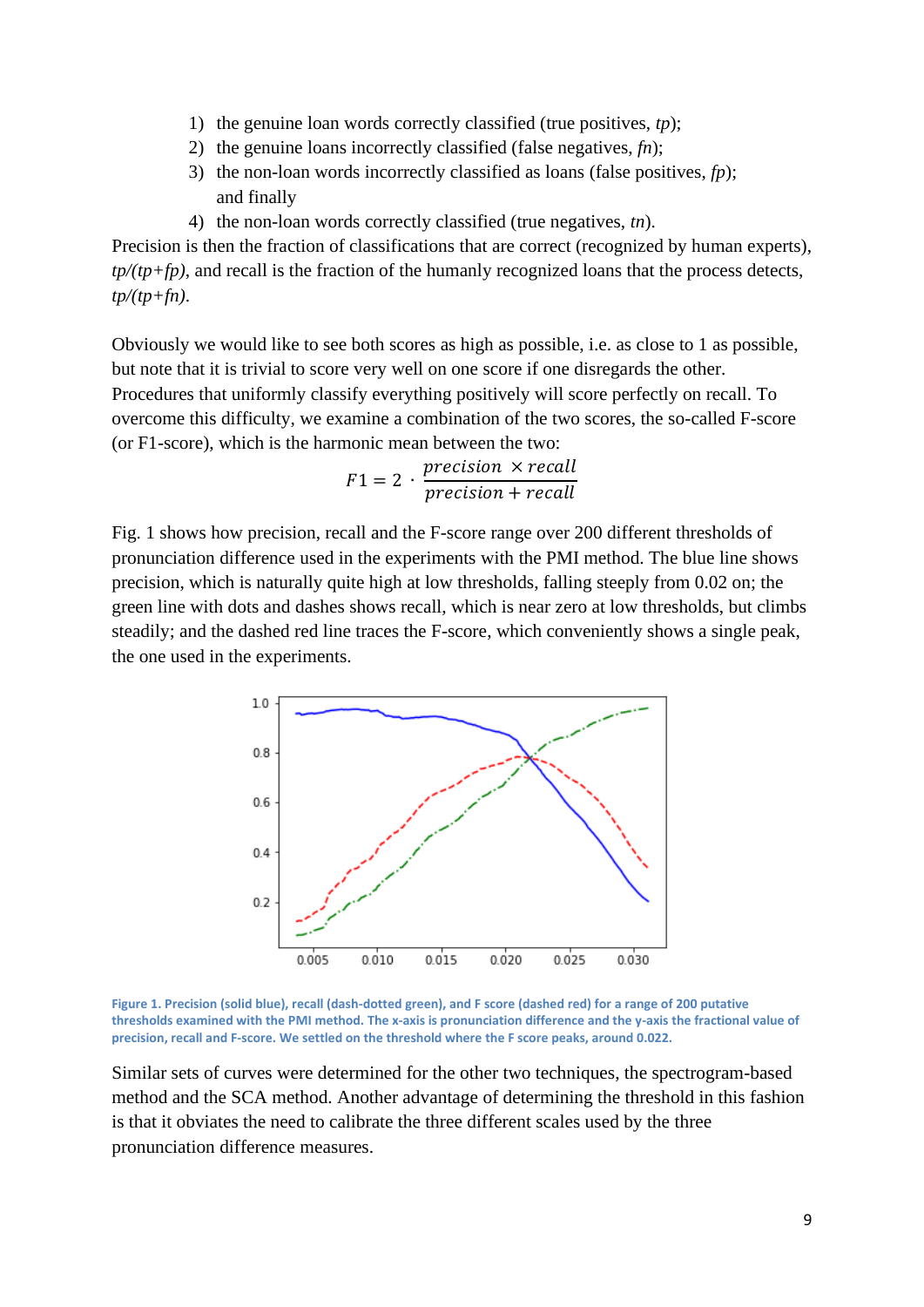An alternative way of determining the threshold empirically is to use the entire distribution, examined in quartiles. Tukey (1977) suggested that all the points in a distribution that are more than 1.5 interquartile ranges below the first quartile be regarded as outliers (similarly all the points 1.5 interquartile ranges above the third, but that will not interest us here). This definition is widely used in statistics packages, in particular in the well-known box-andwhisker diagrams, where the low outliers are those below the bottom whisker. Because the concept can be easily understood based on introductory texts, we will not present it in any further detail here.

## **Evaluation and results**

As expected, all of the algorithms were able to identify a large number of loan words correctly when presented with a list of lexicalizations of the Swadesh concepts in unrelated languages. This is the "gold standard" we are ultimately interested in. But there were also interesting differences.

We first present the distribution of pronunciation difference scores together with the optimal threshold as determined by examining 200 potential thresholds. We also show the border below which outliers (in Tukey's sense) are found (see Table 4). Note, in particular, the "bump" on the left in the SCA distribution, which shows that this technique assigns low pronunciation difference scores to a rather large number of word pairs.

Based on the thresholds found we also evaluated the algorithms on the basis of the same precision, recall and F scores introduced above. Which algorithms detect loan words most effectively? Table 3 summarizes the success of the algorithms in detecting loan words, showing that the SCA method is clearly superior in this task.

**Table 3 The performance of the algorithms based on edit distance using pointwise mutual information (PMI) and spectrograms as well as that of the SCA-based method in detecting loan words. The SCA methods is clearly superior.**

|           | PMI  | Spectrogram |      |
|-----------|------|-------------|------|
| Precision | በ ጸ4 | 0.75        | 0.85 |
| Recall    | በ 74 | በ 74        | 0.88 |
| F score   | 0.78 | () 74       | 0.85 |

We should note that, although we have focused our study on maximizing the F score of recognition, there are perspectives which might, e.g., emphasize recall over precision. If the intention is to hand over a list of candidate loan words to a human expert for further review, then perhaps one might argue that it is better to err on the side of high recall and accept candidate lists of lower precision. As far as we can tell, however, this would not change our conclusion that the SCA method is superior in detecting loan words, since it is very clearly superior in recall.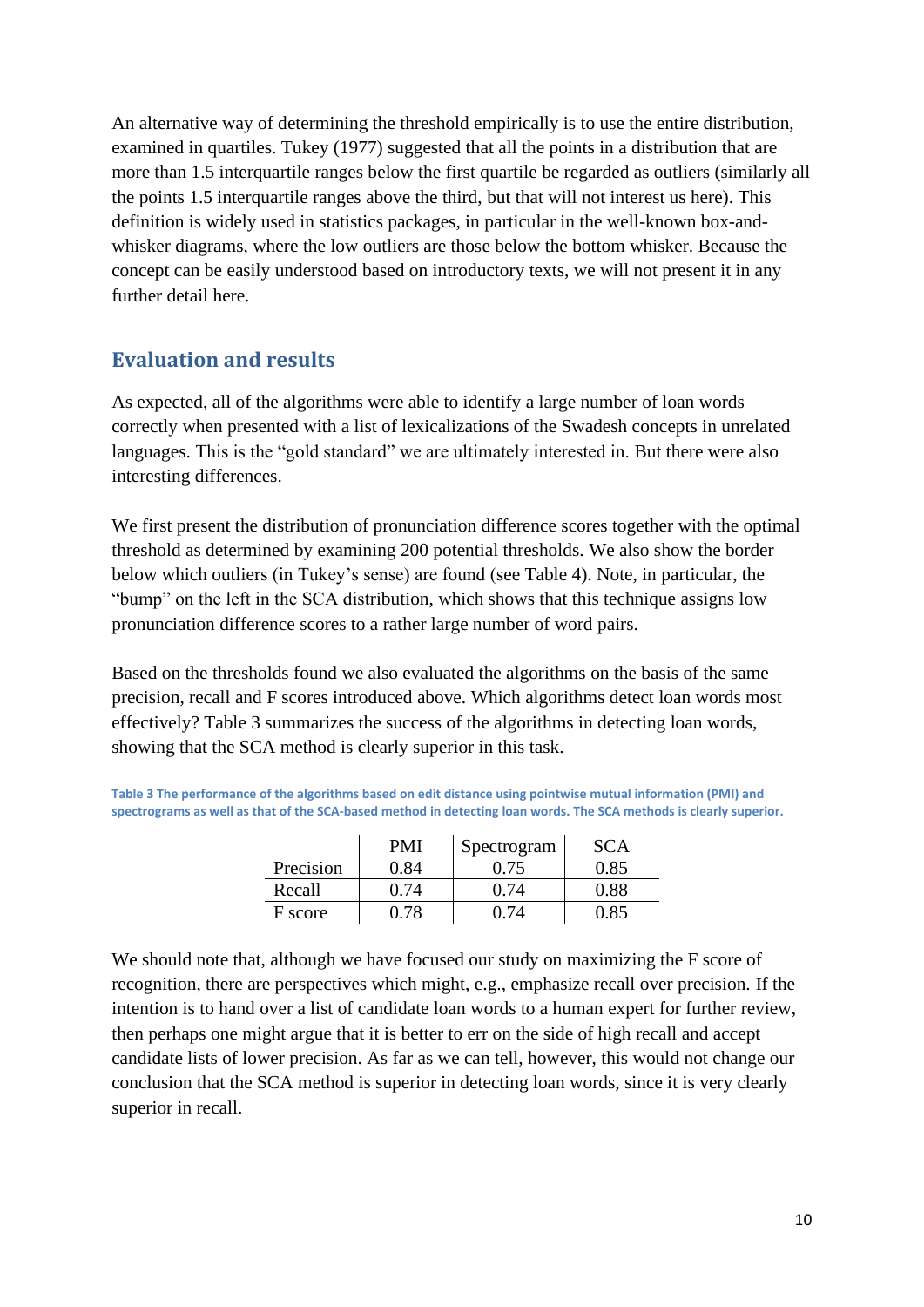**Table 4 The distribution of pronunciation differences based on the three techniques examined. In addition, the outlier boundary (see text) is presented with a dashed line and the optimal threshold with respect to F score (see text) with a solid line. The x-axis is the pronunciation distance assigned by the algorithm, and the y-axis is the absolute frequency of the word pairs. The "bump" on the left of the SCA curve is promising.**

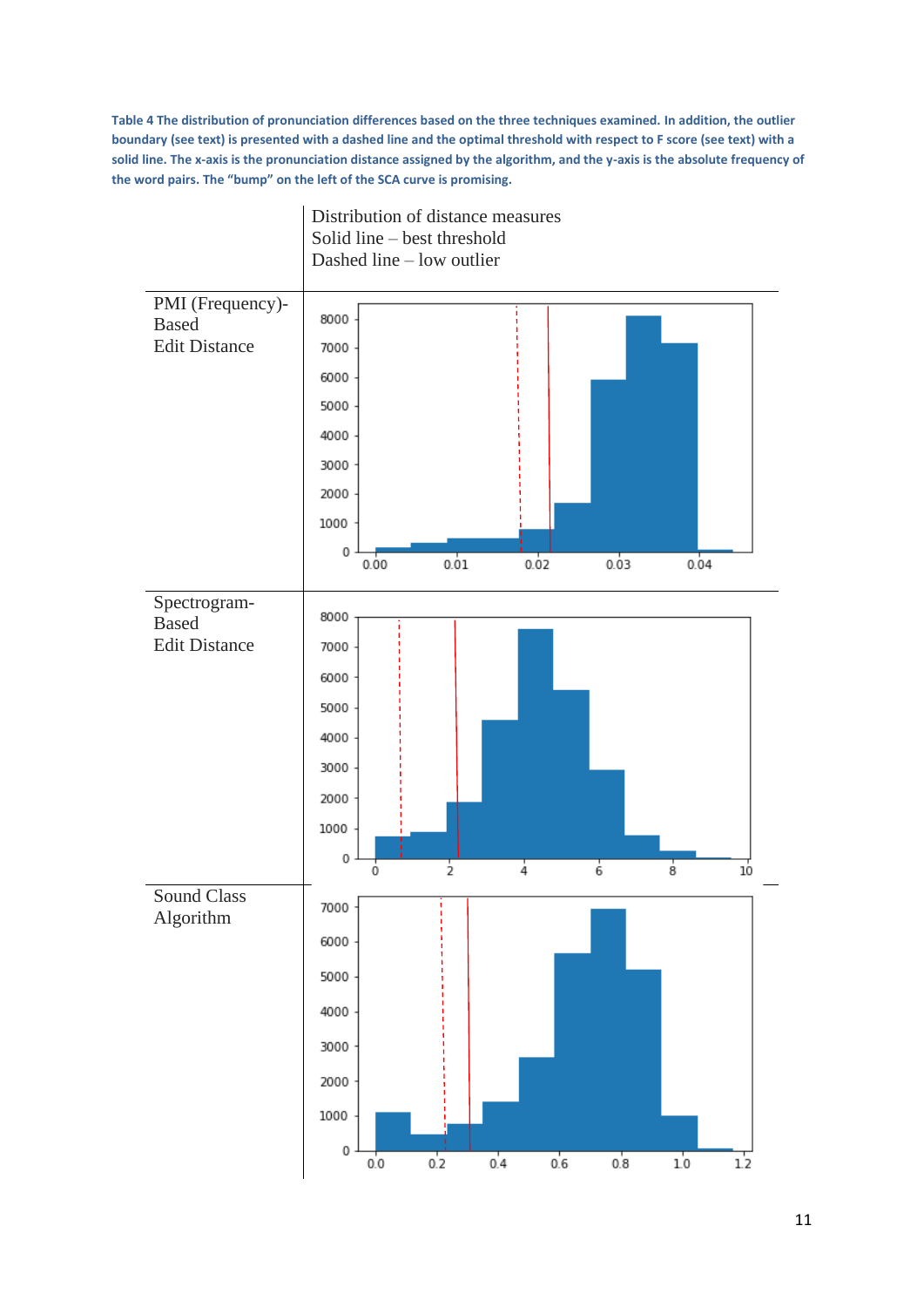In addition to the comparison based on setting an optimal threshold, we likewise wished to test the algorithms performance on unseen data. This promises to provide a better view of how well the algorithms might work in a genuine research situation, where one could never know exhaustively what threshold to set.

In the cross-validation setup, we divide the entire data set into evenly sized subsets, using all but one of these to set the threshold, and then testing the procedures on the remaining data. In our case we applied 10-fold cross validation, which meant that we divided the data into ten subsets, first using nine of them (and therefore 90% of the data) to set the threshold parameter optimally. We note here that we did not continue the computationally expensive system of checking 200 candidate thresholds, but instead reduced the number of candidates to ten to keep running times manageable. We then tested the procedure on the remaining 10%. We repeated this ten times in order to avoid conclusions that might be based on a fortunate division into 90%/10%, and we report only the mean accuracy over all ten repetitions.

|           | <b>PMI</b> | Spectrogram | <b>SCA</b> |
|-----------|------------|-------------|------------|
| Precision | 0.88       | 0.73        | 0.88       |
| Recall    | 0.66       | 0.75        | 0.80       |
| F score   | I) 77      | በ 74        | 0.81       |

**Table 5 Algorithm performance based on 10-fold cross validation.**

The size of the differences between SCA and the other two methods is lower in Table 5 than in Table 3, but SCA remains clearly superior.

We do not present the results that would be obtained using Tukey's outlier heuristic, but these were never superior to the results obtained by searching for an optimal threshold. We provide some examples of loanwords detected by SCA but not by the other methods. We discuss this further in the concluding section.

| Table 6 Loanwords detected by SCA but not by the other two measures of pronunciation difference. |  |
|--------------------------------------------------------------------------------------------------|--|
|--------------------------------------------------------------------------------------------------|--|

| Concept | Turkic | Indo-Iranian |
|---------|--------|--------------|
| breast  | kokrek | quqrak       |
| correct | tu:ra  | toyri        |
| fruit   | miwe   | mieva        |
| sea     | tieniz | dzingiz      |
| tree    | tierek | daraxt       |

#### **Examples of detected loans**

A substantial number of correctly detected loans involve the insertion or deletion of segments, presumably to satisfy phonotactic constraints. Examples are given in the table below (Table 6).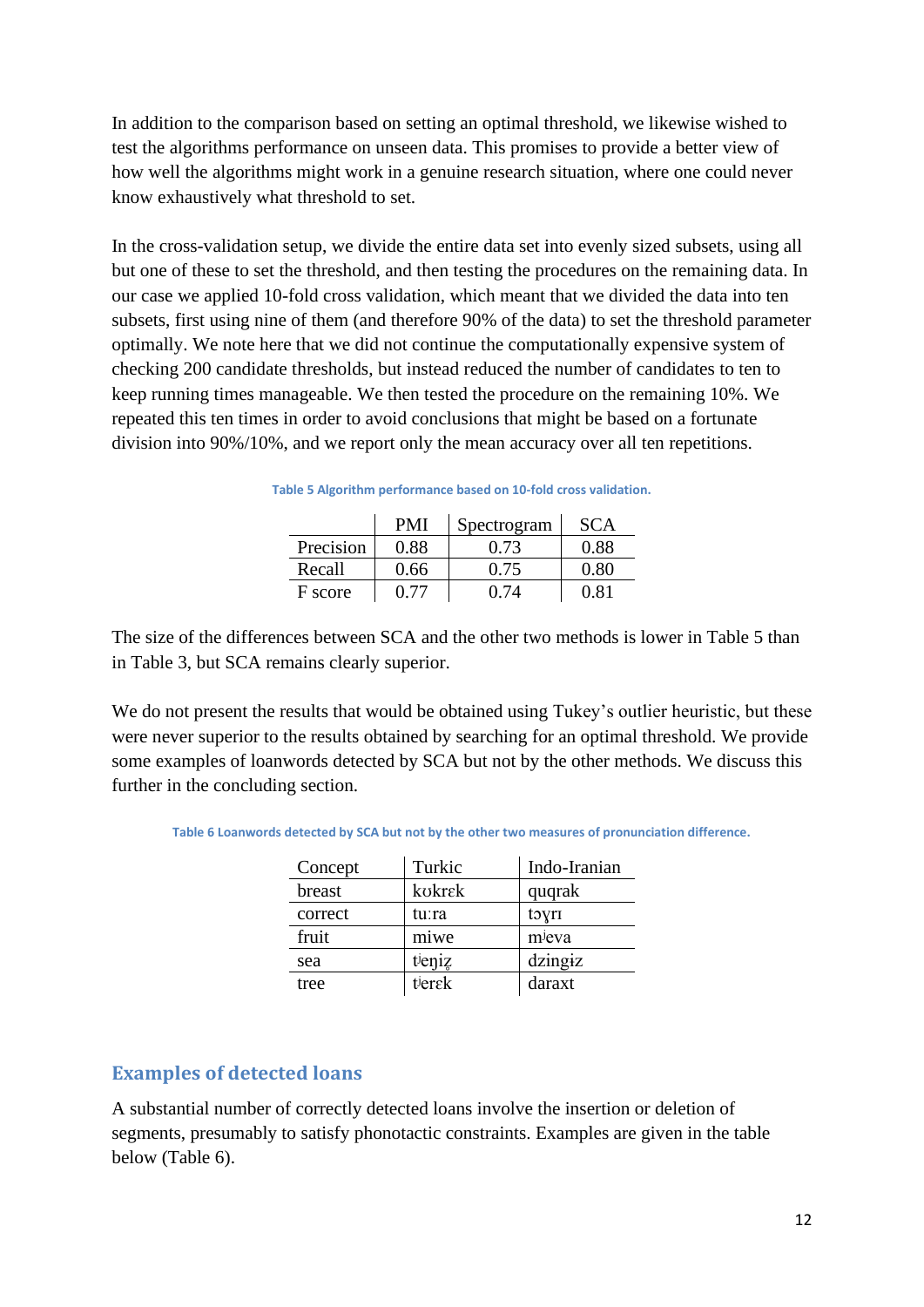| Concept | Turkic | Indo-Iranian |
|---------|--------|--------------|
| correct | tu:ra  | tøyri        |
| forest  | wormon | urmon        |
| meat    | gwu∫t  | gust'        |
| lake    | kwøl'  | kul          |
| old     | kwønje | kujna        |

**Table 7 Some loans detected that involve the insertion of deletion of a segment.**

A second large number of detected loans depended on certain sounds being aligned, for example the vowels, [a], [e], [ɔ], and [ɒ], as in 'fruit', Turkic [miβ**e**], Indo-Iranian [mev**a**] (where the corresponding vowels are printed in bold), or 'breast', Turkic [køkrʲ**e**k], Indo-Iranian [kukr**a**k]. Another vowel set often exchanged was [i] ,[ɨ], [ɪ], and [ə], as in 'smooth' Turkic [sill**ə**q], Indo-Iranian [siłł**ɪ**q'] or 'fruit', Turkic [mʲ**ɪ**va], Indo-Iranian [m**i**va]. Finally the following also often corresponded: [ə], [u], [ɜ], [ʉ],[ø], [ʊ], and [ɔ]; see examples such as 'egg', Turkic [tux**u**m] but also [tq**ʊ**m], Indo-Iranian [tx**ə**m]. Note that schwa [ə] appears in both of the last two lists.

We present some frequent consonant correspondences in Table 8. The sounds illustrating the correspondence are printed in bold. Although we have not tried to quantify their frequency, we suspect that it is the reason for SCA's superiority in this task.

| Consonant<br>group                                                                          | Swadesh<br>concept | Turkic             | Indo-Iranian  |
|---------------------------------------------------------------------------------------------|--------------------|--------------------|---------------|
| [k], [q], [g]                                                                               | leaf               | parak              | barg          |
|                                                                                             | breast             | køkre <b>k</b>     | kukraq        |
|                                                                                             |                    |                    |               |
| [q], [x], [ $\chi$ ]                                                                        | blood              | qan                | xun           |
|                                                                                             | back               | orqa               | arχa          |
| [t], [d]                                                                                    | tree               | tierak             | <b>d</b> arax |
|                                                                                             | sea                | 'tien <sub>z</sub> | deniz         |
| $[\beta], [v], [w], [f]$                                                                    | animal             | ajßan              | hajvon        |
|                                                                                             |                    | hajßan             | hajwon        |
|                                                                                             | to dig             | kaßlem             | koftan        |
|                                                                                             | fruit              | miwe               | mieva         |
| $[\![\mathbf{f}]\!], [\![\mathbf{f}]\!], [\![\mathbf{d}\mathbf{f}]\!], [\![\mathbf{j}]\!],$ | dust               | <b>fan</b>         | tfan          |
| [s]                                                                                         | to live            | dzafa              | jafam         |
|                                                                                             | star               | dzildiz            | jildiz        |
|                                                                                             | bird               | qus                | $ku$ $\int$   |
|                                                                                             | star               | fuldiz             | jildiz        |

**Table 8 Some regular consonantal correspondences and illustrations from Turkic and Indo-Iranian.**

## **Discussion and prospects**

We turn to the conclusions we draw and some further research this work suggests.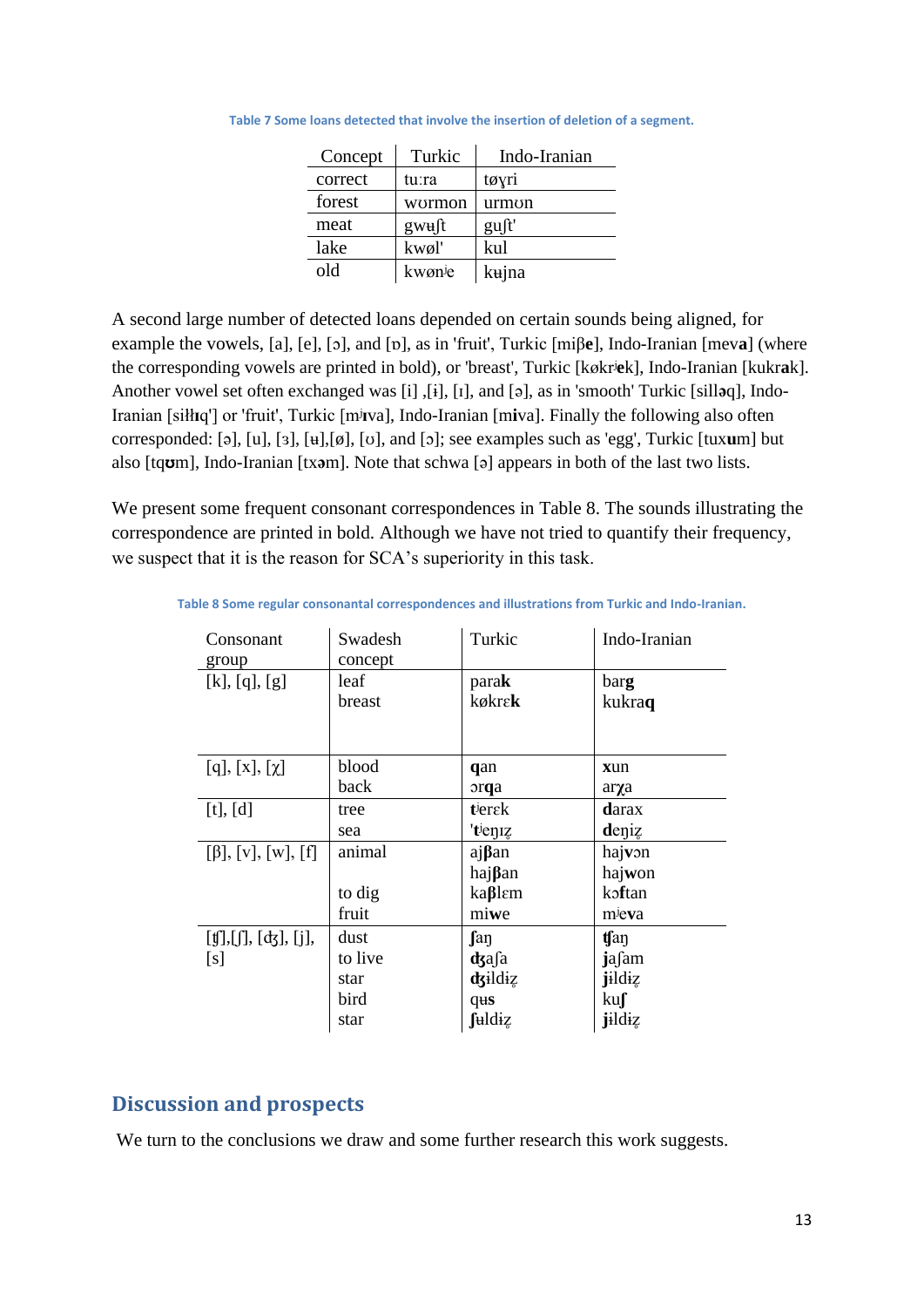## **Conclusions and a speculation**

We can answer affirmatively that computational measures of pronunciation similarity can identify pairs of words in which a loan relationship is likely. Still, we also need to admit that F scores of between 0.75-0.80 also mean that further work will be required. Further, we conclude that SCA is superior to the other edit-distance based methods we examined, and that it is the best algorithm available for identifying loans.

This leads to the interesting question of why SCA performs so much better, which is also more difficult to answer. SCA aligns based on sound *classes,* a very rough basis for similarity, but it also incorporates asymmetric substitution weights, which is lacking in the other approaches. Given that loanword detection is a symmetric task in our operationalization, it is unlikely that using asymmetric substitution costs is the key advantage. SCA also takes prosody into account, and it adds detailed segmental information in obtaining the final measures of pronunciation difference (distances). Either of these, but also the reduction to sound classes might be the key to SCA's success. In choosing among these, we shall hazard to speculate about the reason for SCA's superiority in the loan word recognition task.

It is common to note that sounds (and sound sequences) unavailable in a borrowing language are replaced quite regularly in loan words. For example Spanish sequences involving stops followed by glides are commonly pronounced by native English speakers by stops followed by vowels. So *Buenos días* 'good day'[ b<sup>w</sup>e.nos. dias] is often rendered by these native English speakers as [bu.en.os.di.as]. But this replacement is regular and can also be heard in English speakers' pronunciations of other words with stop-glide combinations, such as *igual*  'same, equal' [i.g<sup>w</sup>al], pronounced as [i.gu.al] or *agua* 'water' [a.g<sup>w</sup>a] as [a.gu.a], etc. It is plausible to assume that some of these replacements involve sounds in the same classes in the SCA algorithms, so that their alignment is likely to succeed. Table 6 (above) shows examples of where the SCA algorithm alone was able to detect the loan word, and these examples confirm the suspicion that attributing very low costs to potentially very different sounds can be an advantage. If, in addition, the segmental differences do not add much to the sequence distance greatly, this regularity of replacement will also explain the point of accumulation on the left side of the SCA frequency curve (Table 4). We conjecture then that SCA is more successful because it assigns very little (perhaps no) weight to such regular correspondences. In any case, our empirical study confirms that the overall measure detects loanwords more accurately. Naturally SCA assigns zero weight initially to the elements of various sound classes by design, and we do not mean to suggest that the observation is novel.

#### **Future work**

It is easy to imagine alternative technical approaches, since no algorithm was able to detect some of the loans. Table 9 indicates where there is room for improvement.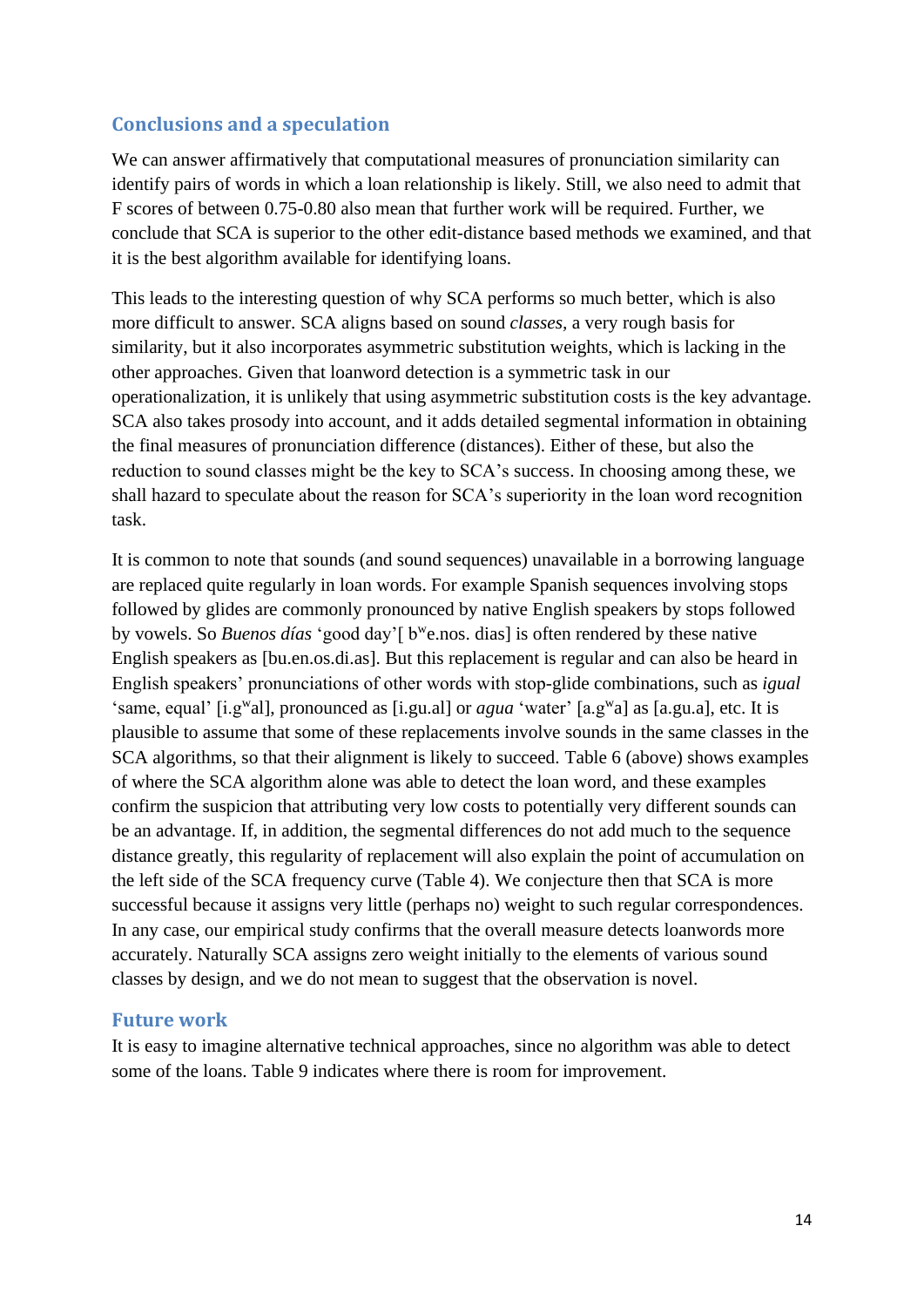| Concept | Turkic              | Indo-Iranian |
|---------|---------------------|--------------|
| fire    | vclc                | ayaw         |
| old     | kwøn <sup>j</sup> I | kuhna        |
| egg     | taom                | tuxm         |
| meat    | et <sup>j</sup>     | jota         |
| dust    | aq)                 | tank         |

**Table 9 Examples of loanword pairs undetected by any algorithm.**

One promising avenue for further research would seek to incorporate more information in the comparison. Since the approach in this paper compares word pairs one pair at a time, we fail to exploit all the information in the data set. We might therefore try to compare not just one word pair at a time, but rather examine an aggregate measure of pronunciation difference. We might then compare the *mean* difference of the putative loan word to all the words in the sample, both those in its own language family and those in its putative source family. To be more precise, we might represent a given pronunciation j of a concept c in a Turkic language as t<sub>i</sub>, suppressing the reference to c, which will be the same in any comparison of word pronunciations. Given a set of pronunciations of a given concept c from Turkic languages  $\{t_1,$  $t_2, ..., t_n$  and a second from Indo-Iranian  $\{i_1, i_2, ..., i_m\}$ , we compare  $t_i$  both to all the other pronunciations in Turkic t<sub>i</sub> as well as to all the pronunciations in Indo-Iranian i<sub>k</sub>. In this way we obtain the mean distance of  $t_i$  to all other Turkic pronunciations of the same concept, as well as the mean distance to all Indo-Iranian pronunciations, i.e.

$$
D_{own} = \overline{d(t_j, i_{j'})}, \forall j' \neq j \text{ and } D_{other} = \overline{d(t_j, i_k)} \ \forall k
$$

It is clear that we should combine these somehow, but also that we should be particularly interested in tj's, for which *Down* is large and *Dother* small.

#### **Prospects**

In the rapidly evolving societies of our globalized times, social interaction – including interaction among speakers of different languages – is increasing apace, which will likely result in loanwords becoming more frequent as well. This should delight students of contact linguistics, as it should provide the larger amounts of data needed to discern the patterns of new loanwords, including what sorts of concepts are involved, the influence of the degree and nature of the contact on the likelihood of success, and the semantic and phonetic deformation that is involved. Mufwene has been among the first linguists to frame this phenomenon in terms of the *population structure* of the speakers involved (Collins & Mufwene 2005), bringing to contact linguistics a wider social and cultural dimension that profits from the analogy to a discipline proceeding through quantitative, mathematical models: ecology. Given the complexity of the contact situation, including the languages involved, but also the familial, material, social, economic, and cultural relations among the speakers, it is only sensible to explore these situations using quantitative techniques.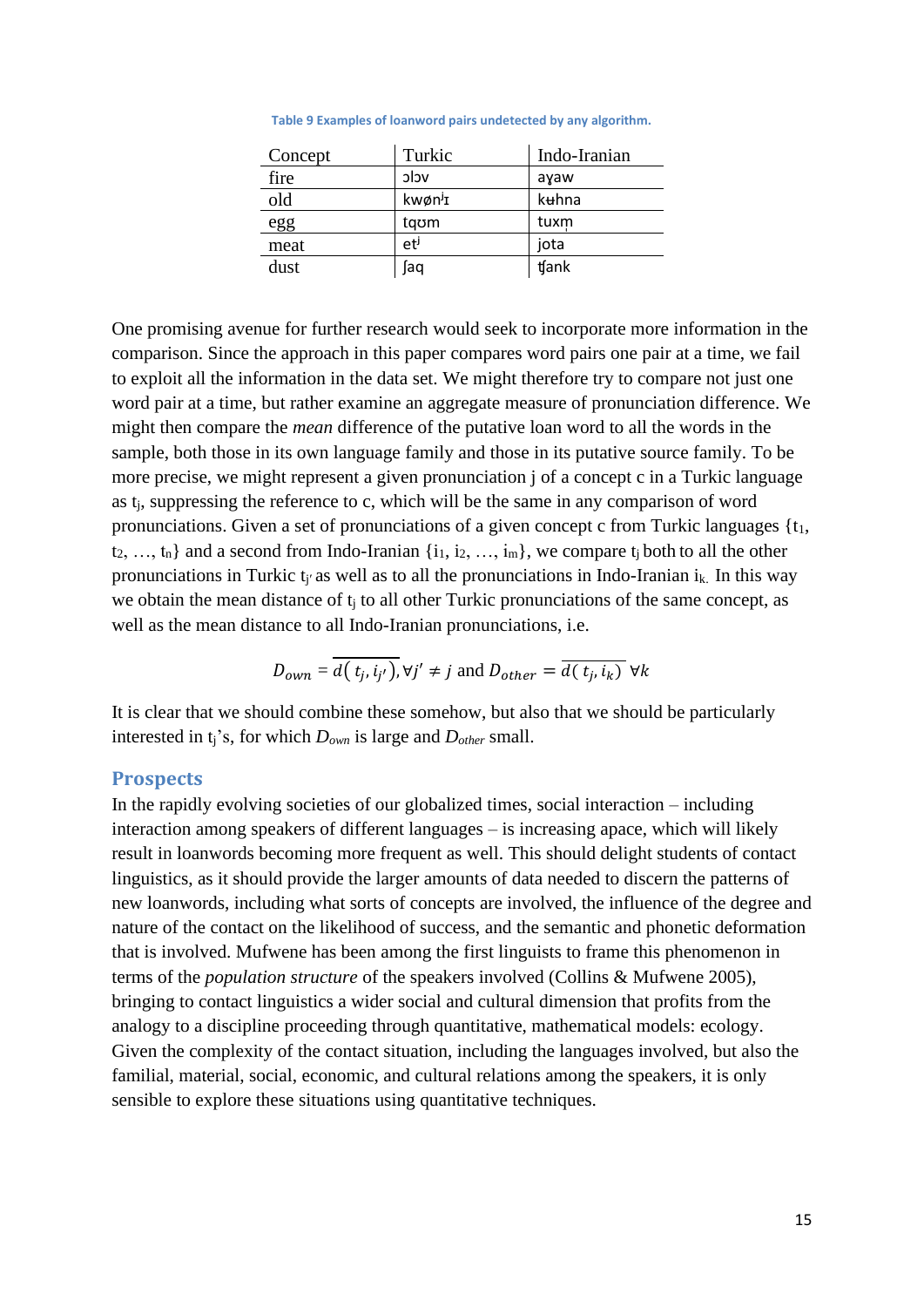# **Acknowledgements**

We are grateful to Philippe Mennecier for the use of the Central Asian data, and to Wilbert Heeringa and Martijn Wieling for the use of their software for spectrogram-based and PMIbased edit distance measures. Wilbert Heeringa generously criticized an earlier draft of this paper quite extensively, and the paper has improved on the basis of his suggestions. We thank also an anonymous referee, who was unusually helpful. John Nerbonne is grateful to the DFG Science Center "Words, Genes, Bones and Tools" at the University of Tübingen for support while working on this paper.

# **Supplementary data**

Resources related to this work, such as data and code, are available at https://github.com/jayliqinzhang/computational-loanword-detection.

## **References**

- Black, E., Lafferty, J., & Roukos, S. 1992. Development and evaluation of a broad-coverage probabilistic grammar of English-language computer manuals. In: *Proc. 30th ACL Mtg.* Association for Computational Linguistics: Shroudsburg, PA. 185-192. Avail. at <https://www.aclweb.org/anthology/>
- Collins, M. & Mufwene, S.S. 2005. What We Mean When We Say 'Creole': An Interview with Salikoko S. Mufwene. *Callaloo* 28 (2): 425-462. Avail. at https://www.jstor.org/stable/3805668
- Dellert. J. 2017. *Information-Theoretic Causal Inference of Lexical Flow*. PhD dissertation, Eberhard-Karls-Universität Tubingen.
- Dellert, J. 2018. Combining Information-Weighted Sequence Alignment and Sound Correspondence Models for Improved Cognate Detection. *Proc. 27th COLING.* 3123- 3133. Avail. at<https://www.aclweb.org/anthology/>
- Delz, M. 2013. A theoretical approach to automatic loanword detection. Master thesis, Eberhard-Karls-Universität Tübingen.
- Dolgopolsky, A. B. (1964). Gipoteza drevnejšego rodstva jazykovych semej Severnoj Evrazii s verojatnostej točky zrenija [A probabilistic hypothesis concerning the oldest relationships among the language families of Northern Eurasia]. *Voprosy jazykoznanija*, *2*, 53-63.
- Heeringa, W. 2004. Measuring Dialect Pronunciation Differences using Levenshtein Distance. PhD Dissertation, University of Groningen.
- International Phonetic Association (IPA) 1999. *Handbook of the International Phonetic Association*. Cambridge University Press: London.
- Jobling, M. A., Hurles, M.E. & Tyler-Smith, C. 2004. *Human Evolutionary Genetics: Origins, Peoples and Diseases*. Garland: New York.
- Köllner, M. & Dellert, J. 2016. Ancestral state reconstruction and loanword detection. Universitätsbibliothek Tübingen.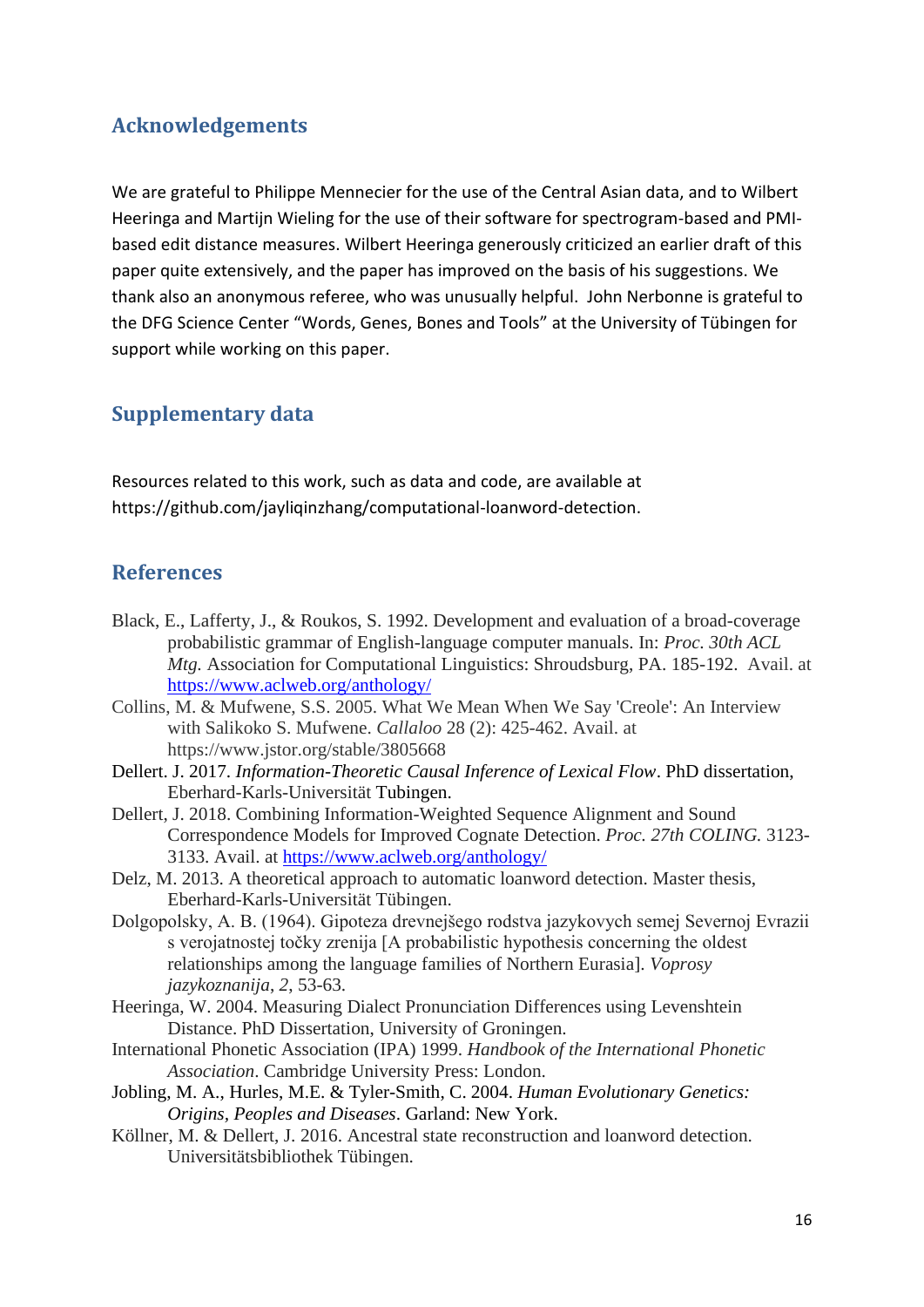Kondrak, G., Marcu, D. & Knight, K. 2003. Cognates can improve statistical translation models. In *Proc. 2003 North American ACL. Vol. 2*. Association for Computational Linguistics: Shroudsburg, PA. 46-48. Avail. at<https://www.aclweb.org/anthology/>

- Kondrak, G. & Sherif, T. 2006. Evaluation of several phonetic similarity algorithms on the task of cognate identification. In J.Nerbonne & E.Hinrichs (eds.) *Proceedings of the Workshop on Linguistic Distances*. Association for Computational Linguistics: Shroudsburg, PA. 43-50. Avail. at<https://www.aclweb.org/anthology/>
- List, J.-M. 2012. SCA: phonetic alignment based on sound classes. In: *New Directions in Logic, Language and Computation*. LNCS 7415: 32-51. Springer: Berlin Heidelberg.
- List, J.-M., Walworth, M., Greenhill, S. J., Tresoldi, T., & Forkel, R. 2018. Sequence comparison in computational historical linguistics. *Journal of Language Evolution*, *3*(2): 130-144.
- Manni, F. 2017. Linguistic probes into human history. PhD Dissertation, University of Groningen.
- Manni, F., Heeringa, W., & Nerbonne, J. 2006. To what extent are surnames words? Comparing geographic patterns of surname and dialect variation in the Netherlands. *Literary and Linguistic Computing 21*(4): 507-527.
- Mayr, E. 2002. Interview with Ernst Mayr. *BioEssays* 24(10): 960-973. Avail. at http://www.stephenjaygould.org/library/bioessays\_mayr.pdf
- Mennecier, P., Nerbonne, J., Heyer, E., & Manni, F. 2016. A Central Asian Language Survey. Collecting data, measuring relatedness and detecting loans. *Language Dynamics and Change* 6(1):57-98.
- Mufwene, S. S. 2001. *The ecology of language evolution*. Cambridge University Press: London.
- Mufwene, S. S. 2005. Language evolution: The population genetics way. In G. Hauska (ed.) *Gene, Sprachen, und ihre Evolution*, Schriftenreihe der Universität Regensburg 29. University of Regensburg. 30-52.
- Mufwene, S. S. 2008. *Language evolution: Contact, competition and change*. Bloomsbury Publishing: London.
- Nerbonne, J. 2003. Linguistic variation and computation. In *Proc. 10th European ACL .* 3-10. Association for Computational Linguistics, Shroudsburg, PA. Avail. at <https://www.aclweb.org/anthology/>
- Nerbonne, J. 2009. Data-driven dialectology. *Language and Linguistics Compass 3*(1): 175- 198.
- Nerbonne, J., & Siedle, Ch. 2005. Dialektklassifikation auf der Grundlage aggregierter Ausspracheunterschiede. *Zeitschrift für Dialektologie und Linguistik*, 72(2): 129-147.
- Shackleton, R. G., Jr. 2010. Quantitative assessment of English-American speech relationships. *Groningen Dissertations in Linguistics. 81*. CLCG: Groningen
- Sperber, D. 1996. *La contagion des idées*. Odile Jacob: Paris.
- Swadesh, M. 1952. "Lexicostatistic Dating of Prehistoric Ethnic Contacts." *Proceedings of the American Philosophical Society*, 96: 452–463.
- Tukey, J. W. 1977. *Exploratory data analysis.* Addison-Wesley: Reading, MA.
- Wieling, M., Leinonen, T., & Nerbonne, J. 2007. Inducing sound segment differences using pair hidden Markov models. In *Proc. 9th Meeting, ACL Special Interest Group in Comp. Morphology and Phonology*. 48-56. Association for Computational Linguistics. Shroudsburg, PA. Avail. at<https://www.aclweb.org/anthology/>
- Wieling, M., Margaretha, E. & Nerbonne, J. 2012. Inducing a Measure of Phonetic Similarity from Pronunciation Variation. *Journal of Phonetics* 40(2): 307-314.
- Zhang, L. 2016. A More Sensitive Edit-Distance for Measuring Pronunciation Distances and Detecting Loanwords. MSc thesis, Groningen and Malta.